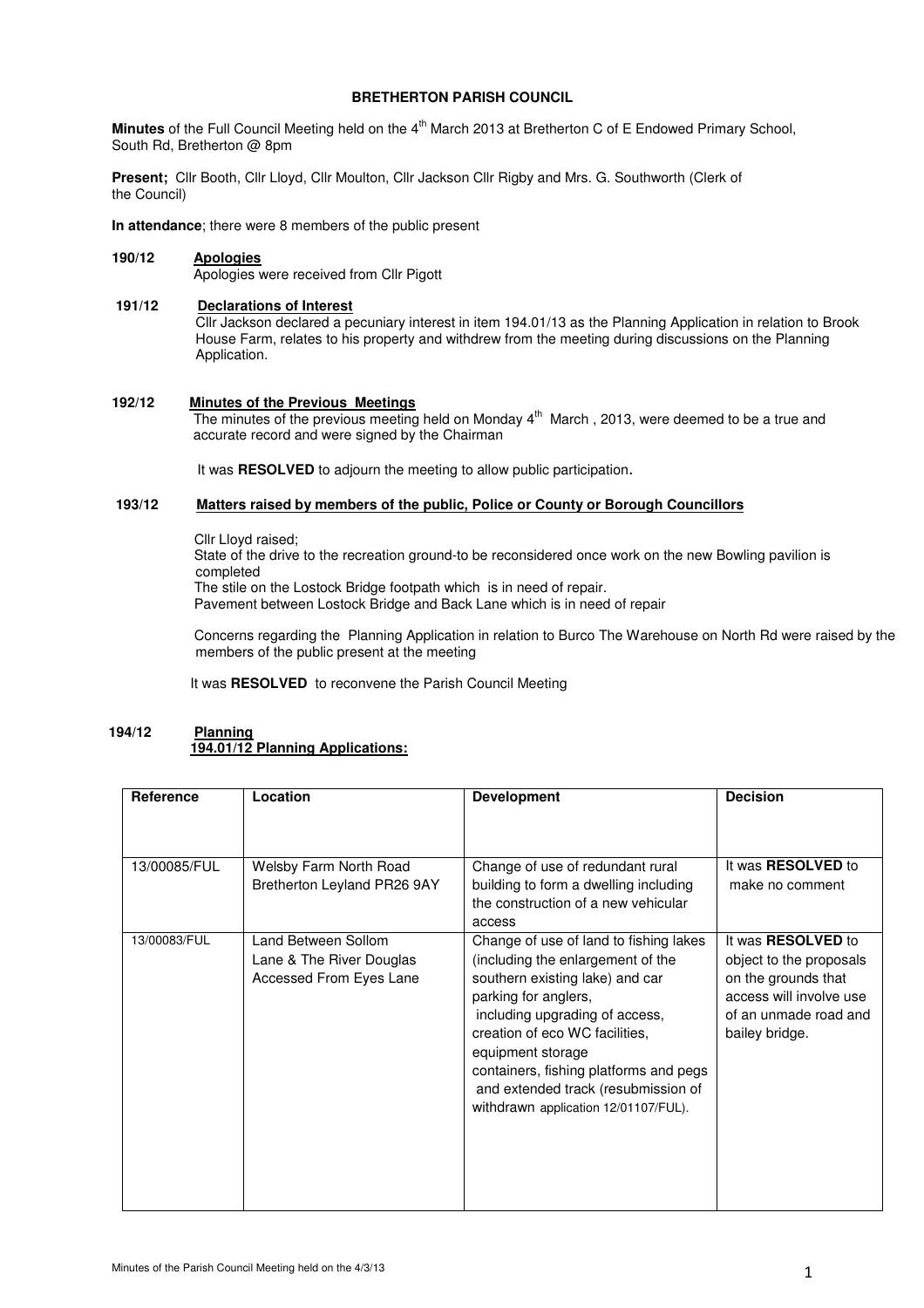| 12/01071/OUT | Burco The Warehouse<br>North Road Bretherton<br>Leyland Lancashire PR26<br>9AY | Outline Planning Application for<br>residential development with all<br>matters reserved                                                               | It was RESOLVED to<br>object to the proposals<br>on the grounds of;<br>Road Access,<br>Parking,<br>Traffic<br>Overbearing nature<br>proposals.<br>Effect on the privacy of<br>adjacent houses<br>Context<br>Noise pollution<br>Light pollution<br>Drainage,<br>Concern of a significant<br>number of residents |
|--------------|--------------------------------------------------------------------------------|--------------------------------------------------------------------------------------------------------------------------------------------------------|----------------------------------------------------------------------------------------------------------------------------------------------------------------------------------------------------------------------------------------------------------------------------------------------------------------|
| 13/00136/FUL | Brook House Barn North<br>Road Bretherton Leyland<br><b>PR26 9AY</b>           | Re submission of previously<br>approved permission<br>(11/00748/FUL) for a detached<br>garage/garden store and stable to<br>include external staircase | It was <b>RESOLVED</b> to<br>make no comment                                                                                                                                                                                                                                                                   |

### **194.02/12 Decisions Made:**

It was **RESOLVED** to note there had been no Planning decisions since the last meeting

#### **195/12 Finance**

## **195.01/12 Payment**

It was **RESOLVED** to pay the following invoices. The receipts having been inspected/authorized by Cllr Lloyd and Cllr Rigby

| <b>Cheque</b><br>No. | <b>Recipient</b>  | <b>Description</b>         | <b>Amount</b> |
|----------------------|-------------------|----------------------------|---------------|
| 1185                 | Glenys Southworth | <b>February Expenses</b>   | $27 - 77$     |
| 1186                 | Glenys Southworth | <b>February Salary</b>     | 148-11        |
| 1187                 | James Forshaw     | Grounds Maintenance        | 195-50        |
| 1188                 | LALC              | <b>Annual Subscription</b> | 133-54        |

# **195.02/12 Monitoring Statement**

 It was **RESOLVED** to , approve and sign the Financial Monitoring Statement for the period, to 28<sup>th</sup> February, 2013.

### **196/12 Village Plan**

- It was **RESOLVED** to consider the format and contents of the questionnaire at the next meeting
- **197/12 Open Space and Playing Pitch Supplementary Planning Document Consultation**
- It was **RESOLVED** to support the introduction of the Supplementary Planning Document

### **198/12 Proposed amendments to Standing Orders**

- It was **RESOLVED** to amend the Standing Orders
- **Sport England Grant for a new Bowling Pavilion.**
- **199/12**  It was **RESOLVED** to authorize the next stages of the Project Plan

### **200/12 Appointment of the Internal Auditor**

It was RESOLVED to reappoint the existing Internal Auditor.

### **201/12 Date of next Meeting**

The next meeting will take place on the 8<sup>th</sup> April, 2013 at 8pm at Bretherton Endowed C of E Primary School